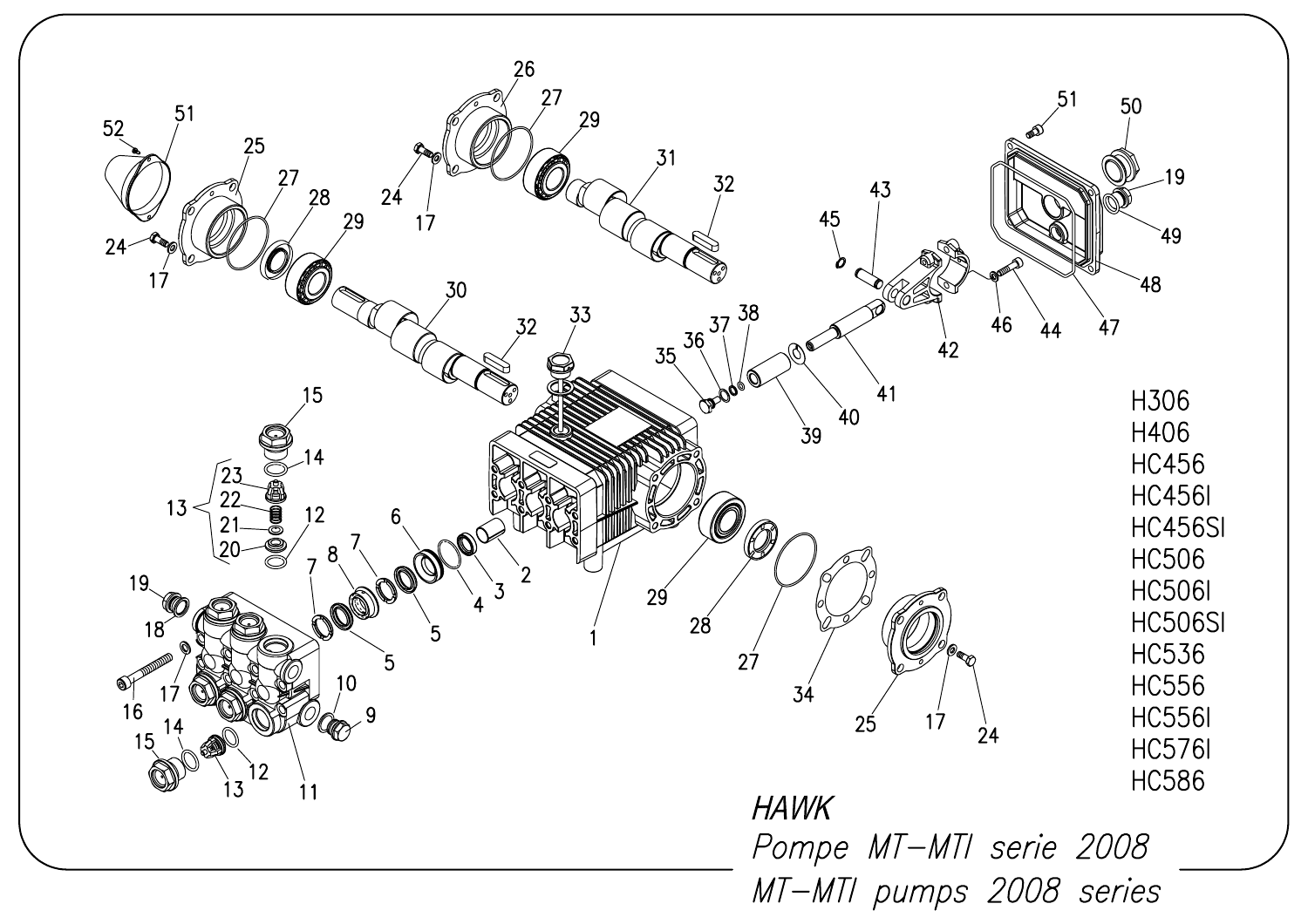



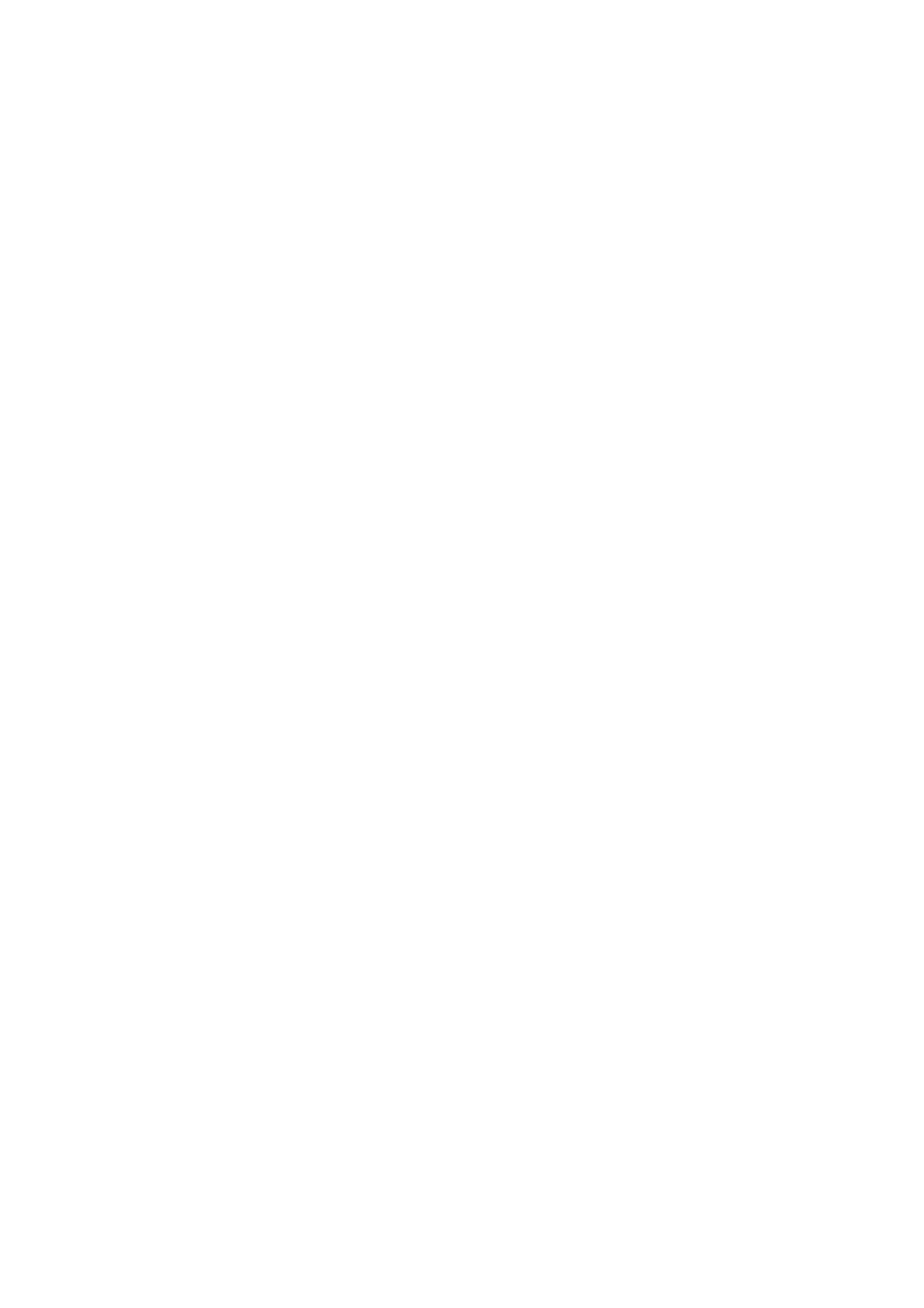| Item          | Part<br>Number     | Description                                         | Q.py<br>by<br>Pump               | H306             | <b>H306RL</b> | $\frac{100}{1400}$ | <b>H406RL</b>   | HC456           | HC456RL          | HC456IRL     | <b>HC456SIRI</b> | <b>HC506</b>    | HC506RL              | HC506IRL  | HC506SIRL    | HC536RL      | HC556           | HC556IRL     | HC576IRL     | HC586RI              |
|---------------|--------------------|-----------------------------------------------------|----------------------------------|------------------|---------------|--------------------|-----------------|-----------------|------------------|--------------|------------------|-----------------|----------------------|-----------|--------------|--------------|-----------------|--------------|--------------|----------------------|
| 1             | 0202.31            | Crankcase                                           | 1                                | $\blacklozenge$  | $\bullet$     | $\bullet$          | $\blacklozenge$ | $\blacklozenge$ | $\ddot{\bullet}$ |              |                  | $\blacklozenge$ | $\overline{\bullet}$ |           |              | $\bullet$    | $\blacklozenge$ |              |              | $\overline{\bullet}$ |
|               | 0202.30            | Crankcase                                           | 1                                |                  |               |                    |                 |                 |                  | ٠            | $\bullet$        |                 |                      | $\bullet$ |              |              |                 | ٠            |              |                      |
| $\mathbf 2$   | 0602.01            | Plunger guide                                       | 3                                |                  |               |                    |                 |                 |                  |              |                  |                 |                      |           |              |              |                 |              |              |                      |
| *3<br>$*_{4}$ |                    | 0001.03 Plunger oil seal                            | $\overline{3}$<br>$\overline{3}$ |                  |               |                    |                 |                 |                  |              |                  |                 |                      |           |              |              |                 |              |              |                      |
| *5            | 0002.05            | 0601.07  "O" Ring Ø1.78x31.47<br>"V" seal, dia.20mm | 6                                |                  |               |                    |                 |                 |                  |              |                  |                 |                      |           |              |              |                 |              |              |                      |
| *6            | 1201.04            | Pressure ring 20mm                                  | 3                                | ٠                |               |                    |                 |                 |                  |              |                  |                 |                      |           |              |              |                 |              |              |                      |
| $*7$          | 0300.09            | Support ring 20mm                                   | 6                                |                  |               |                    |                 |                 |                  |              |                  |                 |                      |           |              |              |                 |              |              |                      |
| *8            |                    | 0300.08 Intermed. ring 20mm                         |                                  |                  |               |                    |                 |                 |                  |              |                  |                 |                      |           |              |              |                 |              |              |                      |
|               |                    |                                                     | 3<br>1                           | ٠                | ٠             | ٠                  | ٠               | ٠               | ٠                | ٠            |                  | ٠               | ٠                    | $\bullet$ |              |              |                 |              |              |                      |
| *9            | 1601.17<br>1601.20 | Brass plug G3/8<br>Brass plug G1/2                  | 1                                |                  |               |                    |                 |                 |                  |              | ٠                |                 |                      |           |              | ٠            | ٠               | ٠            |              |                      |
|               |                    | 0603.06 Copper washer                               | 1                                | ٠                | ٠             |                    |                 | ٠               | ٠                | ٠            |                  | ٠               | ٠                    | ٠         |              |              |                 |              |              |                      |
| $*10$         | 0603.07            | Copper washer                                       | 1                                |                  |               |                    |                 |                 |                  |              | $\bullet$        |                 |                      |           |              | ٠            | ٠               | ٠            | ٠            |                      |
|               | 1602.04            | Manifold housing                                    | 1                                | $\bullet$        | ٠             | ٠                  | $\bullet$       | ٠               | ٠                | ٠            |                  | ٠               | ٠                    | $\bullet$ |              |              |                 |              |              |                      |
| $*11$         |                    | 1602.05 Manifold housing                            | 1                                |                  |               |                    |                 |                 |                  |              | ٠                |                 |                      |           |              | ٠            | ٠               | ٠            |              |                      |
| $*12$         |                    | 0601.19  "O" Ring Ø2.62x17.13                       | $\overline{6}$                   |                  |               |                    |                 |                 |                  |              |                  |                 |                      |           |              |              |                 |              |              |                      |
| $*13$         | 3604.70            | Valve assembly                                      | 6                                |                  |               |                    |                 |                 |                  |              |                  |                 |                      |           |              |              |                 |              |              |                      |
| $*14$         | 0601.65            | "O" Ring Ø2.62x20.29                                | 6                                |                  |               |                    |                 |                 |                  |              |                  |                 |                      |           |              |              |                 |              |              |                      |
| $*15$         | 1601.30            | Valve plug                                          | $\overline{6}$                   |                  |               |                    |                 |                 |                  |              |                  |                 |                      |           |              |              |                 |              |              |                      |
| 16            | 1801.04            | Manifold stud bolt                                  | 8                                |                  |               |                    |                 |                 |                  |              |                  |                 |                      |           |              |              |                 |              |              |                      |
| 17            | 1400.01            | Washer                                              | ₹                                | 8                | 8             | 8                  | 8               | 8               | 8                | 16           | 16               | $\bf 8$         | 8                    | 16        | 16           | 8            | 8               | 16           | 16           | 8                    |
|               | 1400.02            | Washer                                              | 8                                | $\bullet$        | $\bullet$     | ٠                  | ٠               | ٠               | ٠                |              |                  | ٠               | ٠                    |           |              | ٠            | ٠               |              |              | ٠                    |
| $*18$         | 0603.06            | Copper washer                                       | 1                                |                  |               |                    |                 |                 |                  |              |                  |                 |                      |           |              |              |                 |              |              |                      |
| *19           | 1601.17            | Brass plug G3/8                                     | $\overline{c}$                   |                  |               |                    |                 |                 |                  |              |                  |                 |                      |           |              |              |                 |              |              |                      |
| 20            | 1503.18            | Valve seat                                          | 6                                |                  |               |                    |                 |                 |                  |              |                  |                 |                      |           |              |              |                 |              |              |                      |
| 21            | 1202.00            | Valve plate                                         | 6                                |                  |               |                    |                 |                 |                  |              |                  |                 |                      |           |              |              |                 |              |              |                      |
| 22            | 0900.30            | Valve spring                                        | 6                                |                  |               |                    |                 |                 |                  |              |                  |                 |                      |           |              |              |                 |              |              |                      |
| 23            | 0604.05            | Valve cage                                          | 6                                |                  |               |                    |                 |                 |                  |              |                  |                 |                      |           |              |              |                 |              |              |                      |
| 24            | 1802.07            | Hexagonal screw                                     | 8                                | $\blacklozenge$  | $\bullet$     | $\bullet$          | $\bullet$       | ٠               | ٠                |              |                  | ٠               | $\bullet$            |           |              | ٠            | $\bullet$       |              |              | ٠                    |
|               | 1801.19            | Hexagonal screw                                     | 8                                |                  |               |                    |                 |                 |                  | ٠            | ٠                |                 |                      | ٠         |              |              |                 | ٠            | ٠            |                      |
| 25            | 0500.47            | Bearing housing                                     | →                                | $\overline{c}$   | 1             | $\overline{c}$     | 1               | $\overline{2}$  | 1                |              |                  | $\overline{c}$  | 1                    |           |              | 1            | $\overline{c}$  |              |              | $\mathbf{1}$         |
|               |                    | 0500.60 Bearing housing                             |                                  |                  |               |                    |                 |                 |                  | 1            | 1                |                 |                      | 1         | $\mathbf{1}$ |              |                 | 1            | 1            |                      |
| 26            |                    | 0500.48 Closed bearing housing                      | 1                                |                  | ٠             |                    | ٠               |                 | ٠                |              |                  |                 | ٠                    |           |              | ٠            |                 |              |              | ٠                    |
|               | 0500.61            | Closed bearing housing                              | $\mathbf 1$                      |                  |               |                    |                 |                 |                  |              | ٠                |                 |                      | ٠         |              |              |                 |              |              |                      |
| 27            | 0601.63            | "O" Ring Ø1.78x60,05                                | $\overline{2}$                   | ٠                | ٠             | ٠                  |                 | ٠               | ٠                | ٠            | ٠                | ٠               | $\bullet$            | ٠         |              | ٠            | ٠               | ٠            | ٠            | ٠                    |
| 28            | 0001.02            | Crankshaft seal                                     | →                                | $\boldsymbol{2}$ | $\mathbf{1}$  | $\sqrt{2}$         | $\mathbf{1}$    | $\overline{c}$  | 1                | $\mathbf{1}$ | $\mathbf{1}$     | $\sqrt{2}$      | $\mathbf{1}$         | 1         | $\mathbf{1}$ | $\mathbf{1}$ | $\overline{a}$  | $\mathbf{1}$ | $\mathbf{1}$ | $\mathbf{1}$         |
| 29            |                    | 0200.06 Roller bearing                              | $\overline{2}$                   | ٠                | ٠             |                    |                 |                 |                  |              |                  |                 |                      |           |              |              |                 |              |              |                      |
|               | 0004.01            | Double-ended shaft                                  | 1                                |                  |               | ٠                  |                 |                 |                  |              |                  |                 |                      |           |              |              |                 |              |              |                      |
|               | 0004.04            | π.<br>$\mathbf{H}$<br>$\mathbf{u}$                  | 1                                |                  |               |                    |                 |                 |                  |              |                  | ٠               |                      |           |              |              |                 |              |              |                      |
| 30            | 0004.07            | $\mathbf{H}$<br>H.                                  | 1                                | $\blacklozenge$  |               |                    |                 |                 |                  |              |                  |                 |                      |           |              |              | ٠               |              |              |                      |
|               | 0004.08            | u,<br>H.                                            | 1                                |                  |               |                    |                 | ٠               |                  |              |                  |                 |                      |           |              |              |                 |              |              |                      |
|               | 0004.06            | Single - ended shaft                                | 1                                |                  |               |                    |                 |                 |                  |              |                  |                 | ٠                    |           |              |              |                 |              |              |                      |
|               | 0004.10            |                                                     | 1                                |                  |               |                    |                 |                 | ٠                |              |                  |                 |                      |           |              |              |                 |              |              |                      |
|               | 0004.11            | $\pmb{\mathfrak{m}}$<br>Ħ                           | 1                                |                  |               |                    | ٠               |                 |                  |              |                  |                 |                      |           |              |              |                 |              |              | ٠                    |
|               | 0004.12            | Ħ<br>$\mathbf{H}$                                   | 1                                |                  | ٠             |                    |                 |                 |                  |              |                  |                 |                      |           |              |              |                 |              |              |                      |
| 31            | 0004.50            | $\mathbf{H}$<br>Ħ                                   | 1                                |                  |               |                    |                 |                 |                  |              |                  |                 |                      |           |              |              |                 | ٠            |              |                      |
|               | 0004.56            | $\mathbf{H}$<br>Ħ                                   | 1                                |                  |               |                    |                 |                 |                  | ٠            | ٠                |                 |                      |           |              |              |                 |              |              |                      |
|               | 0004.57            | Ħ                                                   | 1                                |                  |               |                    |                 |                 |                  |              |                  |                 |                      | ٠         | ٠            |              |                 |              |              |                      |
|               | 0004.79            | $\mathbf{u}$<br>$\mathbf{H}$<br>Ħ                   | 1                                |                  |               |                    |                 |                 |                  |              |                  |                 |                      |           |              | ٠            |                 |              |              |                      |
|               | 0004.82            | $\mathbf{u}$<br>Ħ<br>H.                             | 1                                |                  |               |                    |                 |                 |                  |              |                  |                 |                      |           |              |              |                 |              |              |                      |
| 32            | 0206.00            | Crankshaft key                                      | 1                                |                  |               |                    |                 |                 |                  |              |                  |                 |                      |           |              |              |                 |              |              |                      |
| 33            | 1600.02            | Oil dip stick                                       | 1                                |                  |               |                    |                 |                 |                  |              |                  |                 |                      |           |              |              |                 |              |              |                      |
|               |                    |                                                     |                                  |                  |               |                    |                 |                 |                  |              |                  |                 |                      |           |              |              |                 |              |              |                      |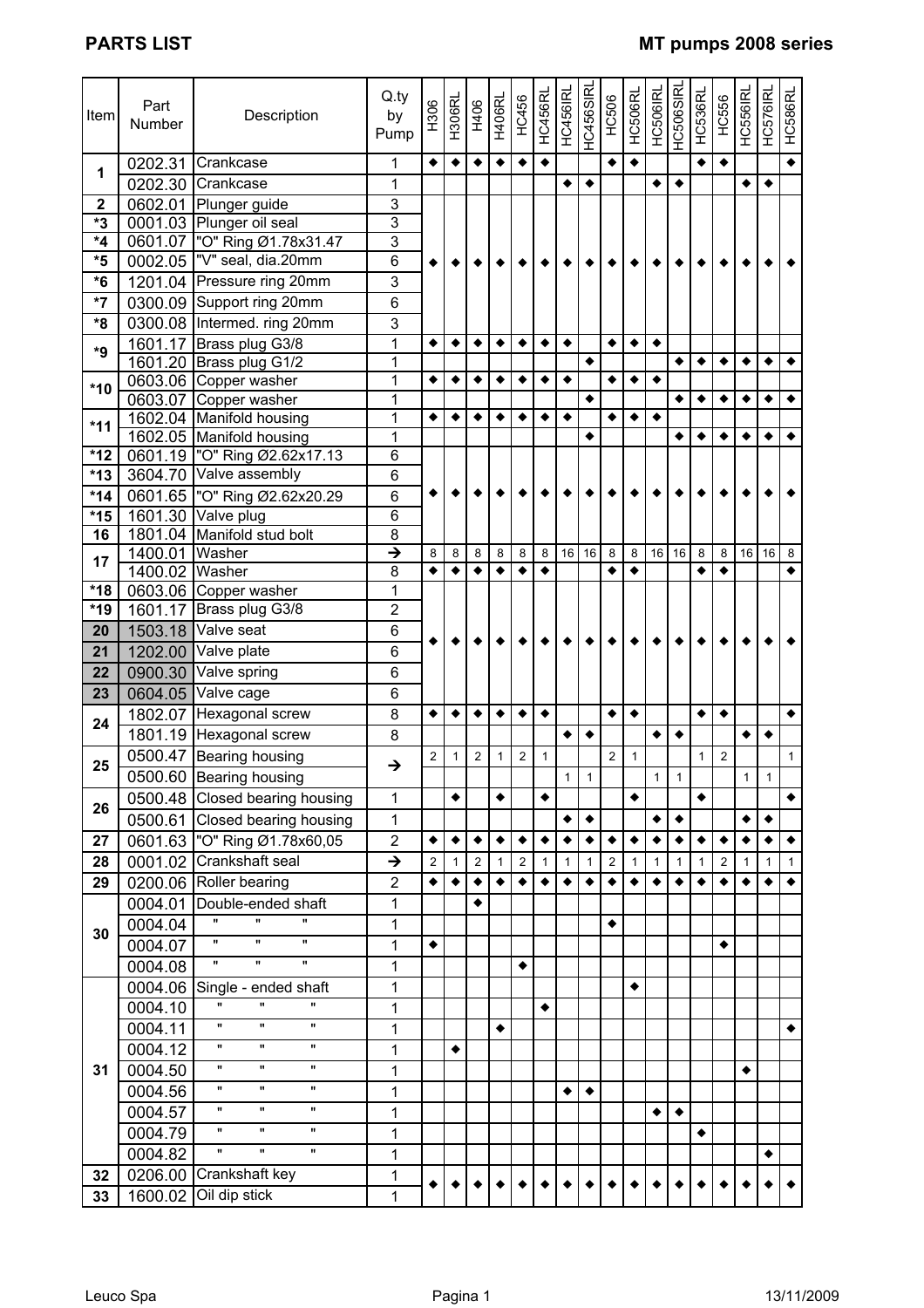| Item  | Part<br>Number | Description                    | Q.ty<br>by<br>Pump        | H306 | <b>H306RL</b> | <b>H406</b> | <b>H406RL</b> | HC456 | HC456RL | HC456IRL | <b>HC456SIRL</b> | <b>HC506</b> | HC506RL | HC506IRL | HC506SIRL | HC536RL | HC556 | <b>HC556IRL</b> | HC576IRL | HC586RL |
|-------|----------------|--------------------------------|---------------------------|------|---------------|-------------|---------------|-------|---------|----------|------------------|--------------|---------|----------|-----------|---------|-------|-----------------|----------|---------|
| 34    | 0301.02        | Shim                           | 1                         |      |               |             |               |       |         |          |                  |              |         |          |           |         |       |                 |          |         |
| $*35$ | 1800.01        | Plunger bolt                   | 3                         |      |               |             |               |       |         |          |                  |              |         |          |           |         |       |                 |          |         |
| $*36$ |                | 1400.12 Copper spacer          | 3                         |      |               |             |               |       |         |          |                  |              |         |          |           |         |       |                 |          |         |
| $*37$ |                | 0601.03  "O" Ring Ø1.78x7.66   | 3                         |      |               |             |               |       |         |          |                  |              |         |          |           |         |       |                 |          |         |
| $*38$ | 0009.04        | Teflon ring                    | 3                         |      |               |             |               |       |         |          |                  |              |         |          |           |         |       |                 |          |         |
| $*39$ | 1200.10        | Plunger 20mm                   | 3                         |      |               |             |               |       |         |          |                  |              |         |          |           |         |       |                 |          |         |
| $*40$ | 1400.15        | Copper spacer                  | 3                         |      |               |             |               |       |         |          |                  |              |         |          |           |         |       |                 |          |         |
| 41    | 0003.01        | Plunger rod                    | 3                         |      |               |             |               |       |         |          |                  |              |         |          |           |         |       |                 |          |         |
| 42    | 0100.01        | Connecting rod                 | $\ensuremath{\mathsf{3}}$ |      |               |             |               |       |         |          |                  |              |         |          |           |         |       |                 |          |         |
| 43    | 1502.01        | Connecting rod pin             | 3                         |      |               |             |               |       |         |          |                  |              |         |          |           |         |       |                 |          |         |
| 44    | 1801.05        | Connecting rod screw           | 6                         |      |               |             |               |       |         |          |                  |              |         |          |           |         |       |                 |          |         |
| 45    | 1500.01        | Snap ring                      | 6                         |      |               |             |               |       |         |          |                  |              |         |          |           |         |       |                 |          |         |
| 46    | 1401.02        | Spring washer                  | 6                         |      |               |             |               |       |         |          |                  |              |         |          |           |         |       |                 |          |         |
| 47    |                | 0601.88  "O" Ring Ø2,62x126,67 | 1                         |      |               |             |               |       |         |          |                  |              |         |          |           |         |       |                 |          |         |
| 48    |                | 0203.53 Crankcase cover        | 1                         |      |               |             |               |       |         |          |                  |              |         |          |           |         |       |                 |          |         |
| 49    |                | 0601.14  "O" Ring Ø1.78x14     | 1                         |      |               |             |               |       |         |          |                  |              |         |          |           |         |       |                 |          |         |
| 50    |                | 0700.05 Sight glass, G3/4      | 1                         |      |               |             |               |       |         |          |                  |              |         |          |           |         |       |                 |          |         |
| 51    | 1801.12        | Cover screw                    | 4                         |      |               |             |               |       |         |          |                  |              |         |          |           |         |       |                 |          |         |
| 52    |                | 0205.03 Shaft protector        | 1                         | ٠    |               | ٠           |               | ٠     |         |          |                  |              |         |          |           |         | ٠     |                 |          |         |
| 53    |                | 1804.03 Shaft protector Screw  | 2                         | ٠    |               |             |               |       |         |          |                  |              |         |          |           |         | ٠     |                 |          |         |

**Part available**

**in kit only**



**in kit also**

# **SPARE PARTS KIT**

| Included<br>Positions      | Part Number &<br>Description                                      | Q.ty<br>by<br>Pump | H306 | <b>H306RL</b> | H406 | <b>H406RL</b> | HC456 | <b>-C456RL</b> | HC456IRL | <b>-C456SIRL</b> | <b>HC506</b> | HC506RL | HC506IRL | <b>+C506SIRL</b> | HC536RL | HC556 | <b>HC556IRL</b> | HC576IRL | <b>HC586RL</b> |
|----------------------------|-------------------------------------------------------------------|--------------------|------|---------------|------|---------------|-------|----------------|----------|------------------|--------------|---------|----------|------------------|---------|-------|-----------------|----------|----------------|
| $4 - 5 - 7$                | 2608.01<br>Plunger Seals 20mm                                     |                    |      |               |      |               |       |                |          |                  |              |         |          |                  |         |       |                 |          |                |
|                            | 2608.00<br>3-4-5-6-7-8 Complete Seals Packing<br>20 <sub>mm</sub> | 3                  |      |               |      |               |       |                |          |                  |              |         |          |                  |         |       |                 |          |                |
| 35-36-37-38<br>39-40       | 2608.02<br>Plunger 20mm                                           | 3                  |      |               |      |               |       |                |          |                  |              |         |          |                  |         |       |                 |          |                |
| 12-13-14                   | 2600.08<br>Complete Valve                                         | 6                  |      |               |      |               |       |                |          |                  |              |         |          |                  |         |       |                 |          |                |
| 3                          | 2608.03<br>Plunger oil Seals                                      | 1                  |      |               |      |               |       |                |          |                  |              |         |          |                  |         |       |                 |          |                |
| 4-5-6-7-8-9<br>10-11-12-13 | 2608.13<br>Complete Manifold                                      | 1                  |      |               |      |               |       |                |          |                  |              |         |          |                  |         |       |                 |          |                |
| 14-15-18-19                | 2608.14<br>Complete Manifold                                      | 1                  |      |               |      |               |       |                |          |                  |              |         |          |                  |         |       |                 |          |                |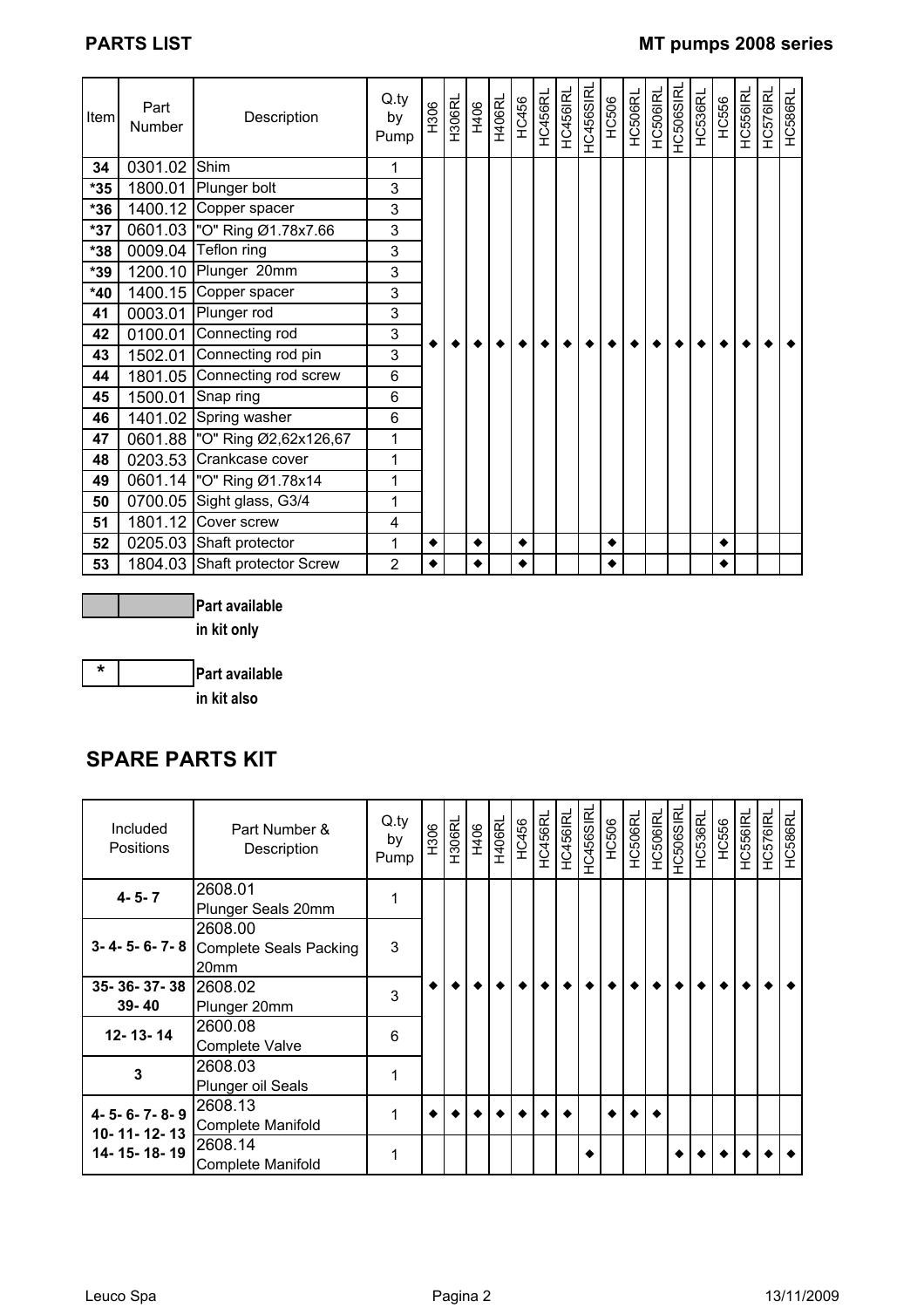| Pos.        | Codice             | Descrizione                             | Q.tà<br>per<br>Pompa     | H306            | <b>H306RL</b> | H406           | <b>H406RL</b>   | HC456                   | HC456RL         | HC456IRL     | <b>HC456SIRI</b> | $\overline{H}$ C506 | HC506RL              | HC506IRL     | HC506SIRL | HC536RL      | HC556           | <b>HC556IRL</b> | HC576IRL     | HC586RL              |
|-------------|--------------------|-----------------------------------------|--------------------------|-----------------|---------------|----------------|-----------------|-------------------------|-----------------|--------------|------------------|---------------------|----------------------|--------------|-----------|--------------|-----------------|-----------------|--------------|----------------------|
| 1           | 0202.31            | Carter                                  | 1                        | $\blacklozenge$ | $\bullet$     | $\bullet$      | $\blacklozenge$ | $\bullet$               | $\blacklozenge$ |              |                  | $\blacklozenge$     | $\overline{\bullet}$ |              |           | $\bullet$    | $\blacklozenge$ |                 |              | $\overline{\bullet}$ |
|             | 0202.30            | Carter                                  | 1                        |                 |               |                |                 |                         |                 | $\bullet$    | $\bullet$        |                     |                      | $\bullet$    | ٠         |              |                 | ٠               | ٠            |                      |
| $\mathbf 2$ | 0602.01            | Guida asta pistone                      | 3                        |                 |               |                |                 |                         |                 |              |                  |                     |                      |              |           |              |                 |                 |              |                      |
| *3          |                    | 0001.03 Anello radiale                  | 3                        |                 |               |                |                 |                         |                 |              |                  |                     |                      |              |           |              |                 |                 |              |                      |
| $*_{4}$     |                    | 0601.07  "O" Ring Ø1.78x31.47           | $\overline{3}$           |                 |               |                |                 |                         |                 |              |                  |                     |                      |              |           |              |                 |                 |              |                      |
| *5          | 0002.05            | Anello tenuta "V" Ø20                   | $6\phantom{1}6$          | ٠               |               | ٠              |                 |                         |                 |              |                  |                     |                      |              |           | ٠            |                 |                 |              |                      |
| $*6$        | 1201.04            | Pressore Ø20                            | 3                        |                 |               |                |                 |                         |                 |              |                  |                     |                      |              |           |              |                 |                 |              |                      |
| $*7$        | 0300.09            | Diffusore Ø20                           | $6\phantom{1}6$          |                 |               |                |                 |                         |                 |              |                  |                     |                      |              |           |              |                 |                 |              |                      |
| *8          | 0300.08            | Diffusore Interm. Ø20                   | 3                        |                 |               |                |                 |                         |                 |              |                  |                     |                      |              |           |              |                 |                 |              |                      |
| *9          | 1601.17            | Tappo G3/8                              | $\overline{1}$           | $\bullet$       | ٠             | $\bullet$      | ٠               | ٠                       | ٠               | ٠            |                  | ٠                   | ٠                    | $\bullet$    |           |              |                 |                 |              |                      |
|             | 1601.20            | Tappo G1/2                              | 1                        |                 |               |                |                 |                         |                 |              | ٠                |                     |                      |              | ٠         | ٠            | ٠               | ٠               | ٠            | ٠                    |
| $*10$       |                    | 0603.06 Guarnizione rame                | 1<br>1                   | ٠               | ٠             | ٠              | ٠               |                         | ٠               | ٠            | $\bullet$        | ٠                   | ٠                    | ٠            | ٠         | ٠            | ٠               | ٠               | ٠            | ٠                    |
|             | 0603.07<br>1602.04 | Guarnizione rame<br>Testata             | 1                        | $\bullet$       | ٠             | $\bullet$      | ٠               | ٠                       | ٠               | $\bullet$    |                  | ٠                   | $\bullet$            | $\bullet$    |           |              |                 |                 |              |                      |
| $*11$       | 1602.05            | Testata                                 | 1                        |                 |               |                |                 |                         |                 |              | ٠                |                     |                      |              | ٠         | ٠            | ٠               | ٠               | ٠            | ٠                    |
| $*12$       |                    | 0601.19  "O" Ring Ø2.62x17.13           | $\overline{6}$           |                 |               |                |                 |                         |                 |              |                  |                     |                      |              |           |              |                 |                 |              |                      |
| $*13$       | 3604.70            | Valvola premontata                      | $\,6$                    |                 |               |                |                 |                         |                 |              |                  |                     |                      |              |           |              |                 |                 |              |                      |
| $*14$       | 0601.65            | "O" Ring Ø2.62x20.29                    | $\,6$                    | ٠               |               |                |                 |                         |                 |              |                  |                     |                      |              |           |              |                 |                 |              |                      |
| $*15$       | 1601.30            | Tappo valvola                           | $6\phantom{1}6$          |                 |               |                |                 |                         |                 |              |                  |                     |                      |              |           |              |                 |                 |              |                      |
| 16          | 1801.04            | Vite M8x65                              | 8                        |                 |               |                |                 |                         |                 |              |                  |                     |                      |              |           |              |                 |                 |              |                      |
|             | 1400.01            | Rosetta Ø8.5                            | $\overline{\phantom{0}}$ | 8               | 8             | 8              | 8               | 8                       | 8               | 16           | 16               | 8                   | 8                    |              | 16 16     | 8            | 8               | 16              | 16           | 8                    |
| 17          | 1400.02            | Rosetta Ø6.4                            | 8                        | $\bullet$       | ٠             | ٠              | ٠               | ٠                       | $\bullet$       |              |                  | ٠                   | ٠                    |              |           | ٠            | $\bullet$       |                 |              | ٠                    |
| $*18$       |                    | 0603.06 Guarnizione rame                | 1                        |                 |               |                |                 |                         |                 |              |                  |                     |                      |              |           |              |                 |                 |              |                      |
| $*19$       |                    | 1601.17 Tappo G3/8                      | $\overline{c}$           |                 |               |                |                 |                         |                 |              |                  |                     |                      |              |           |              |                 |                 |              |                      |
| 20          | 1503.18            | Sede valvola                            | $6\phantom{1}6$          | ٠               |               |                |                 |                         |                 |              |                  |                     |                      |              |           |              |                 |                 |              |                      |
| 21          | 1202.00            | Piattello valvola                       | $6\phantom{1}6$          |                 |               |                |                 |                         |                 |              |                  |                     |                      |              |           |              |                 |                 |              |                      |
| 22          | 0900.30            | Molla valvola                           | $6\phantom{1}6$          |                 |               |                |                 |                         |                 |              |                  |                     |                      |              |           |              |                 |                 |              |                      |
| 23          | 0604.05            | Gabbia valvola                          | $6\phantom{1}6$          |                 |               |                |                 |                         |                 |              |                  |                     |                      |              |           |              |                 |                 |              |                      |
|             | 1802.07            | Vite M6x18                              | 8                        | $\blacklozenge$ | $\bullet$     | $\bullet$      | ٠               | ٠                       | ٠               |              |                  | $\bullet$           | ٠                    |              |           | ٠            | $\blacklozenge$ |                 |              | ٠                    |
| 24          | 1801.19            | Vite M8x18                              | 8                        |                 |               |                |                 |                         |                 | ٠            | ٠                |                     |                      | ٠            | ٠         |              |                 | ٠               | ٠            |                      |
|             | 0500.47 Flangia    |                                         |                          | $\overline{2}$  | 1             | $\overline{c}$ | 1               | $\overline{\mathbf{c}}$ | $\mathbf{1}$    |              |                  | $\overline{c}$      | $\mathbf{1}$         |              |           | $\mathbf{1}$ | $\overline{2}$  |                 |              | $\mathbf{1}$         |
| 25          | 0500.60 Flangia    |                                         | →                        |                 |               |                |                 |                         |                 | $\mathbf{1}$ | $\mathbf{1}$     |                     |                      | $\mathbf{1}$ | 1         |              |                 | 1               | $\mathbf{1}$ |                      |
|             |                    | 0500.48 Flangia chiusa                  | 1                        |                 | ٠             |                | ٠               |                         | ٠               |              |                  |                     | ٠                    |              |           | ٠            |                 |                 |              | ٠                    |
| 26          | 0500.61            | Flangia chiusa                          | 1                        |                 |               |                |                 |                         |                 | ٠            | ٠                |                     |                      | ٠            |           |              |                 |                 | ٠            |                      |
| 27          |                    | 0601.63  "O" Ring Ø1.78x60,05           | $\mathbf 2$              | ٠               | ٠             | ٠              | ٠               | ٠                       | ٠               | ٠            | ٠                | ٠                   | ٠                    | ٠            |           | ٠            | ٠               |                 | ٠            | ٠                    |
| 28          | 0001.02            | Anello radiale                          | $\rightarrow$            | $\overline{c}$  | $\mathbf{1}$  | $\overline{2}$ | $\mathbf{1}$    | $\overline{2}$          | $\mathbf{1}$    | $\mathbf{1}$ | $\mathbf{1}$     | $\overline{c}$      | $\mathbf{1}$         | $\mathbf{1}$ | 1         | $\mathbf{1}$ | $\overline{2}$  | 1               | $\mathbf{1}$ | $\mathbf{1}$         |
| 29          |                    | 0200.06 Cuscinetto a rulli              | $\mathbf 2$              | ٠               |               | ٠              | ٠               |                         |                 | ٠            |                  |                     |                      | ٠            |           |              |                 |                 | ٠            | $\bullet$            |
|             | 0004.01            | Albero doppia P.d.F.                    | 1                        |                 |               | ٠              |                 |                         |                 |              |                  |                     |                      |              |           |              |                 |                 |              |                      |
|             | 0004.04            | H.<br>$\mathbf{u}$<br>Ħ.                | 1                        |                 |               |                |                 |                         |                 |              |                  | ٠                   |                      |              |           |              |                 |                 |              |                      |
| 30          | 0004.07            | H.<br>$\blacksquare$<br>H.              | 1                        | $\bullet$       |               |                |                 |                         |                 |              |                  |                     |                      |              |           |              | $\bullet$       |                 |              |                      |
|             | 0004.08            | $\mathbf u$<br>H.<br>H.                 | 1                        |                 |               |                |                 | ٠                       |                 |              |                  |                     |                      |              |           |              |                 |                 |              |                      |
|             | 0004.06            | Albero semplice P.d.F.                  | $\mathbf 1$              |                 |               |                |                 |                         |                 |              |                  |                     | ٠                    |              |           |              |                 |                 |              |                      |
|             | 0004.10            | $\mathbf{u}$<br>Ħ                       | 1                        |                 |               |                |                 |                         | ٠               |              |                  |                     |                      |              |           |              |                 |                 |              |                      |
|             | 0004.11            | $\pmb{\mathsf{u}}$<br>$\mathbf{H}$      | 1                        |                 |               |                | ٠               |                         |                 |              |                  |                     |                      |              |           |              |                 |                 |              | $\blacklozenge$      |
|             | 0004.12            | $\mathbf{u}$<br>$\mathbf{u}$<br>H       | 1                        |                 | ٠             |                |                 |                         |                 |              |                  |                     |                      |              |           |              |                 |                 |              |                      |
| 31          |                    | $\pmb{\mathsf{u}}$<br>Ħ<br>$\mathbf{H}$ | 1                        |                 |               |                |                 |                         |                 |              |                  |                     |                      |              |           |              |                 |                 |              |                      |
|             | 0004.50<br>0004.56 | $\mathbf{u}$<br>H<br>$\mathbf{H}$       | 1                        |                 |               |                |                 |                         |                 | ٠            | ٠                |                     |                      |              |           |              |                 |                 |              |                      |
|             |                    | Ħ<br>$\mathbf{H}$                       |                          |                 |               |                |                 |                         |                 |              |                  |                     |                      |              |           |              |                 |                 |              |                      |
|             | 0004.57            | $\mathbf{H}$<br>$\mathbf{u}$            | 1                        |                 |               |                |                 |                         |                 |              |                  |                     |                      | ٠            | ٠         |              |                 |                 |              |                      |
|             | 0004.79            | Ħ<br>H<br>$\mathbf{H}$                  | 1                        |                 |               |                |                 |                         |                 |              |                  |                     |                      |              |           | ٠            |                 |                 |              |                      |
|             | 0004.82            |                                         | 1                        |                 |               |                |                 |                         |                 |              |                  |                     |                      |              |           |              |                 |                 | ٠            |                      |
| 32          | 0206.00            | Chiavetta                               | 1                        |                 |               |                |                 |                         |                 |              |                  |                     |                      |              |           |              |                 |                 |              |                      |
| 33          | 1600.02            | Tappo livello olio                      | 1                        |                 |               |                |                 |                         |                 |              |                  |                     |                      |              |           |              |                 |                 |              |                      |